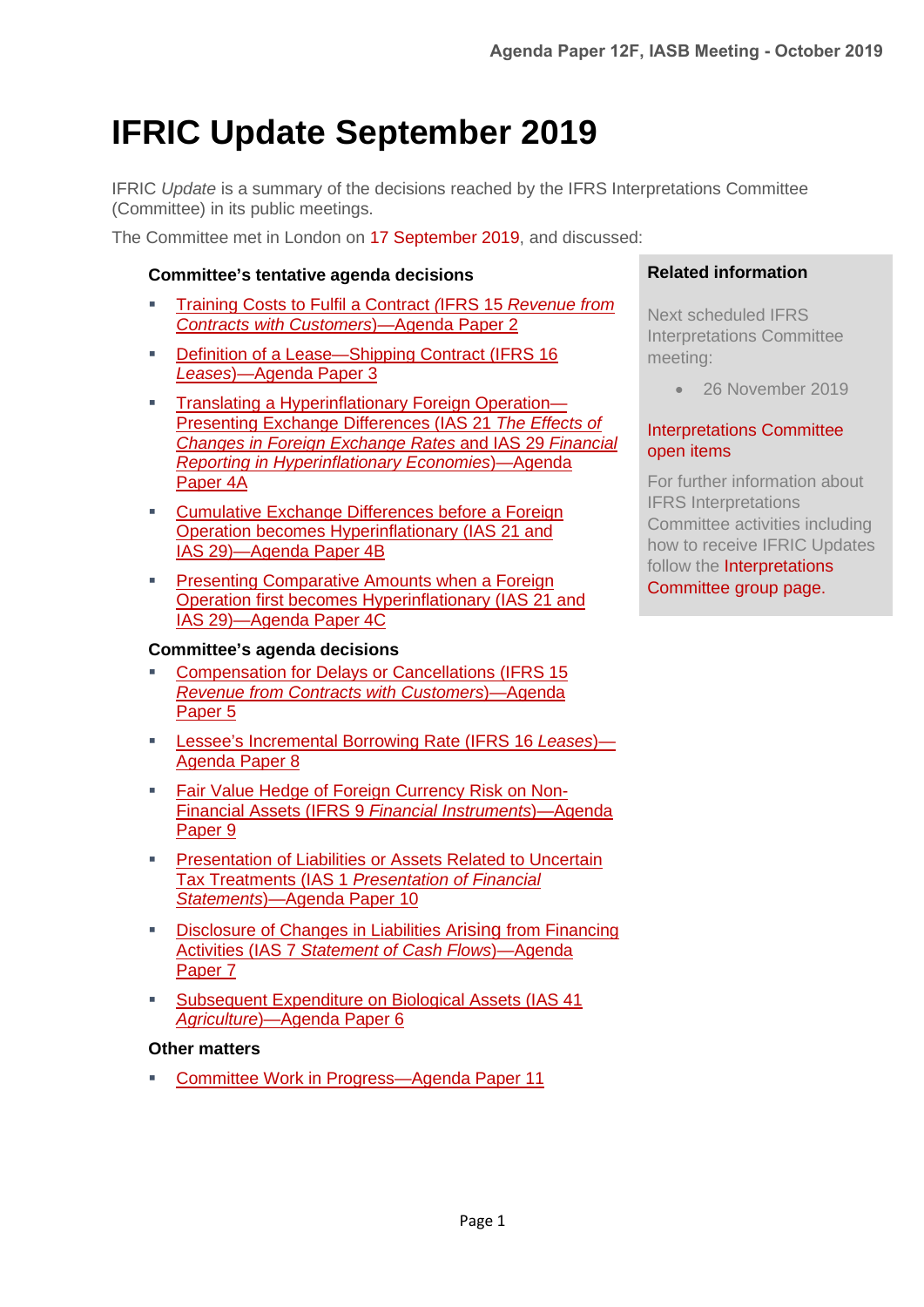### <span id="page-1-0"></span>**Committee's tentative agenda decisions**

The Committee discussed the following matters and tentatively decided not to add them to its standard-setting agenda. The Committee will reconsider these tentative decisions, including the reasons for not adding the matters to its standard-setting agenda, at a future meeting. The Committee invites comments on its tentative agenda decisions. Interested parties may submit comments on the [open for comment](https://www.ifrs.org/projects/interpretations-committee-open-items/) page by 25 November 2019. All comments will be on the public record and posted on our website unless a responder requests confidentiality and we grant that request. We do not normally grant such requests unless they are supported by good reason, for example, commercial confidence. The Committee will consider all comments received in writing by 25 November 2019; agenda papers analysing comments received will include analysis only of comments received by that date.

#### <span id="page-1-1"></span>**Training Costs to Fulfil a Contract (IFRS 15** *Revenue from Contracts with Customers***)— Agenda Paper 2**

The Committee received a request about training costs incurred to fulfil a contract with a customer. In the fact pattern described in the request:

- a. an entity enters into a contract with a customer that is within the scope of IFRS 15. The contract is for the supply of outsourced services.
- b. to be able to provide the services to the customer, the entity incurs costs to train its employees (as described in paragraph 15 of IAS 38 *Intangible Assets*) so that they understand the customer's equipment and processes. Applying IFRS 15, the entity does not identify the training activities as a performance obligation.
- c. the contract permits the entity to charge to the customer the costs of training (i) the entity's employees at the beginning of the contract, and (ii) new employees that the entity hires as a result of any expansion of the customer's operations.

The request asked whether the entity recognises the training costs as an asset or an expense when incurred.

#### **Which IFRS Standard applies to the training costs?**

Paragraph 95 of IFRS 15 requires an entity to recognise an asset from the costs incurred to fulfil a contract with a customer not within the scope of another IFRS Standard, only if those costs meet all three criteria specified in paragraph 95. Consequently, before assessing the criteria in paragraph 95, the entity first considers whether the training costs incurred to fulfil the contract are within the scope of another IFRS Standard.

Paragraph 5 of IAS 38 states that 'this Standard applies to, among other things, expenditure on advertising, training, start-up, research and development activities'. Accordingly, the Committee concluded that, in the fact pattern described in the request, the entity applies IAS 38 in accounting for the training costs incurred to fulfil the contract with the customer.

#### **Application of IAS 38**

Paragraph 69(b) of IAS 38 lists 'expenditure on training activities' as an example of expenditure that an entity recognises as an expense when incurred. Paragraph 15 of IAS 38 explains that 'an entity usually has insufficient control over the expected future economic benefits arising from a team of skilled staff and from training for these items to meet the definition of an intangible asset'.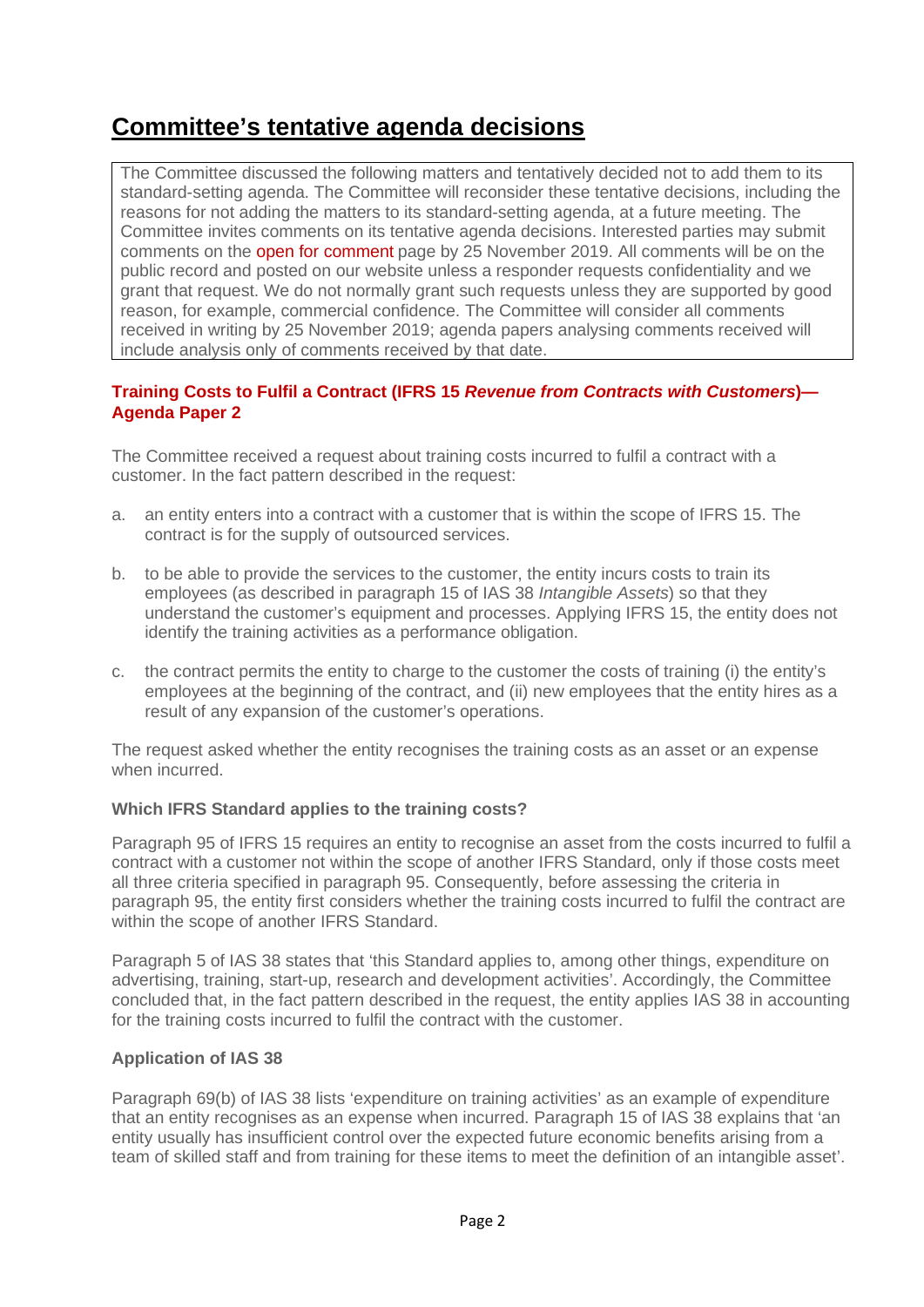In addition, in explaining the requirements in IFRS 15 regarding costs to fulfil a contract, paragraph BC307 of IFRS 15 states that 'if the other Standards preclude the recognition of any asset arising from a particular cost, an asset cannot then be recognised under IFRS 15'.

Accordingly, the Committee concluded that, in the fact pattern described in the request, the entity recognises as an expense when incurred the training costs to fulfil the contract with the customer.

The Committee concluded that the principles and requirements in IFRS 15 and IAS 38 provide an adequate basis for an entity to determine its accounting for training costs incurred to fulfil a contract with a customer. Consequently, the Committee [decided] not to add this matter to its standard-setting agenda.

#### <span id="page-2-0"></span>**[Definition of a Lease—Shipping Contract \(IFRS 16](#page-1-1)** *Leases***)—Agenda Paper 3**

The Committee received a request about whether the customer has the right to direct the use of a ship throughout the five-year term of a particular contract. In the fact pattern described in the request:

- a. there is an identified asset (the ship) applying paragraphs B13–B20 of IFRS 16.
- b. the customer has the right to obtain substantially all the economic benefits from use of the ship throughout the five-year period of use applying paragraphs B21–B23 of IFRS 16.
- c. many, but not all, of the relevant decisions about how and for what purpose the ship is used are predetermined in the contract. The customer has the right to make the remaining relevant decisions about how and for what purpose the ship is used throughout the period of use. Those decision-making rights are relevant because they affect the economic benefits to be derived from use of the ship.
- d. the supplier operates and maintains the ship throughout the period of use.

#### **The right to direct the use of an asset**

Paragraph B24 of IFRS 16 specifies when a customer has the right to direct the use of an identified asset throughout the period of use. Paragraph B24(b) applies only when the relevant decisions about how and for what purpose the asset is used are predetermined. The Board noted in paragraph BC121 of IFRS 16 that 'it would expect decisions about how and for what purpose an asset is used to be predetermined in relatively few cases'.

The Committee observed that, in the fact pattern described in the request, because not all relevant decisions about how and for what purpose the ship is used are predetermined, the customer considers paragraph B24(a) of IFRS 16 in assessing whether it has the right to direct the use of the ship.

#### *The right to direct how and for what purpose an asset is used*

Paragraph B24(a) specifies that a customer has the right to direct the use of an identified asset throughout the period of use if it has 'the right to direct how and for what purpose the asset is used throughout the period of use (as described in paragraphs B25–B30)'.

For the customer to have the right to direct how and for what purpose the asset is used, within the scope of its right of use defined in the contract, the customer must be able to change how and for what purpose the asset is used throughout the period of use (paragraph B25). In assessing whether that is the case, 'an entity considers the decision-making rights that are most relevant to changing how and for what purpose the asset is used throughout the period of use. Decision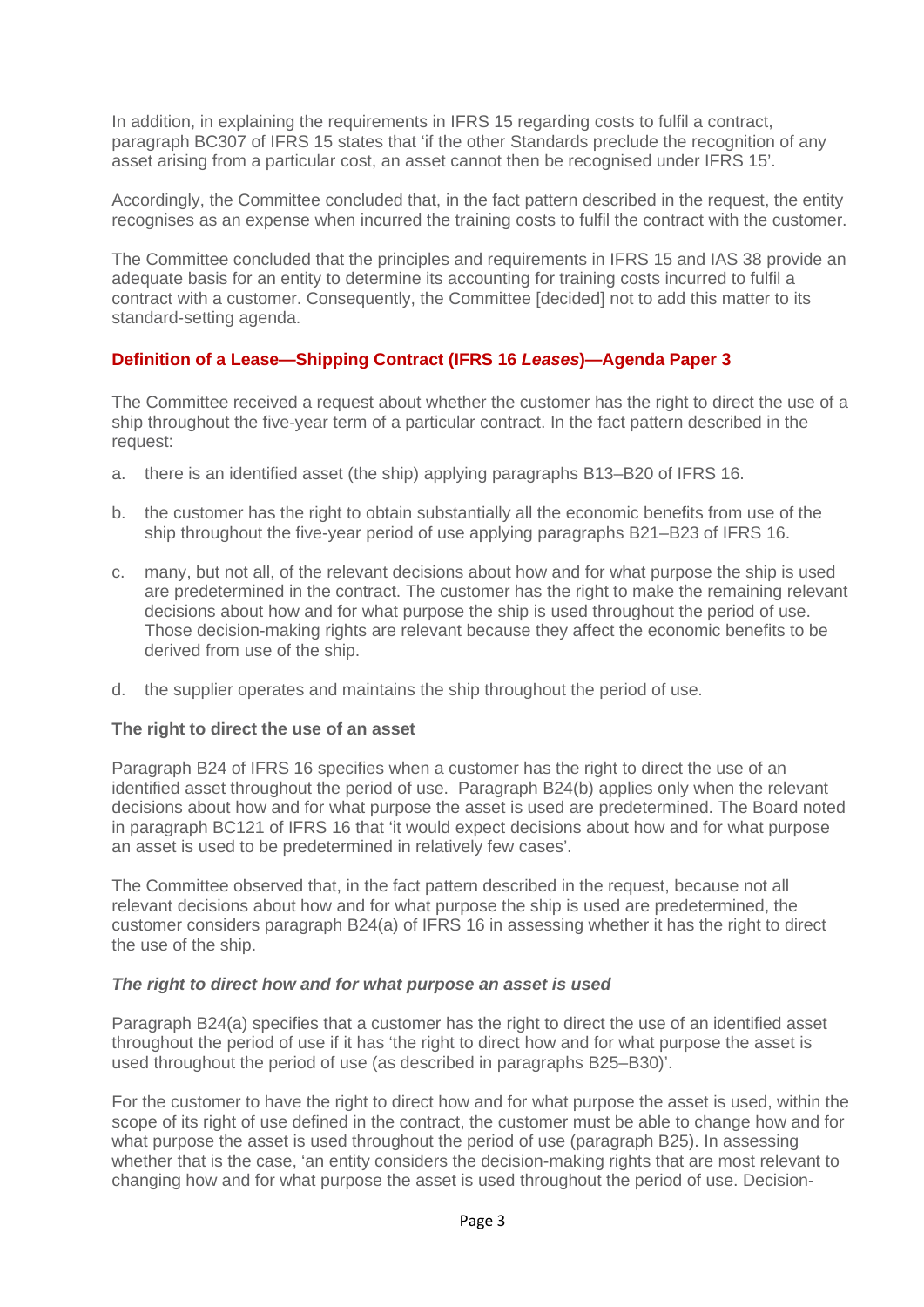making rights are relevant when they affect the economic benefits to be derived from use' (paragraph B25).

Paragraph B26 includes examples of decision-making rights that, depending on the circumstances, grant the right to change how and for what purpose the asset is used. Rights limited to operating or maintaining the asset do not grant the right to change how and for what purpose an asset is used (paragraph B27).

The Committee observed that, in the fact pattern described in the request, the customer has the right to direct how and for what purpose the ship is used throughout the five-year period of use. This is because, within the scope of its right of use defined in the contract, the customer can change how and for what purpose the ship is used. The predetermination in the contract of many of the relevant decisions about how and for what purpose the ship is used defines the scope of the customer's right of use. Within that scope, the customer has the right to make all the relevant decisions about how and for what purpose the ship is used that can be made.

The Committee also observed that, although the operation and maintenance of the ship are essential to its efficient use, the supplier's decisions in this regard do not give it the right to direct how and for what purpose the ship is used.

The Committee concluded that, in the fact pattern described in the request, the customer has the right to direct the use of the ship throughout the five-year period of use and, consequently, the contract contains a lease.

The Committee concluded that the principles and requirements in IFRS 16 provide an adequate basis for an entity to determine its accounting for the contract described in the request. Consequently, the Committee [decided] not to add the matter to its standard-setting agenda.

#### <span id="page-3-0"></span>**Translating a Hyperinflationary Foreign Operation—Presenting Exchange Differences (IAS 21** *The Effects of Changes in Foreign Exchange Rates* **and IAS 29** *Financial Reporting in Hyperinflationary Economies***)—Agenda Paper 4A**

The Committee received a request about the application of IAS 21 and IAS 29. In the fact pattern described in the request, the entity:

- a. has a presentation currency that is not the currency of a hyperinflationary economy as defined in IAS 29;
- b. has a foreign operation with a functional currency that is the currency of a hyperinflationary economy as defined in IAS 29 (hyperinflationary foreign operation); and
- c. translates the results and financial position of the hyperinflationary foreign operation into its presentation currency in preparing its consolidated financial statements.

Paragraph 43 of IAS 21 requires an entity to restate the results and financial position of a hyperinflationary foreign operation applying IAS 29 before applying the translation method set out in paragraph 42 of IAS 21 (restate/translate approach). The application of the restate/translate approach may result in a change to the entity's net investment in the hyperinflationary foreign operation. This change would include two effects:

a. a restatement effect resulting from restating the entity's interest in the net assets of the hyperinflationary foreign operation as required by IAS 29; and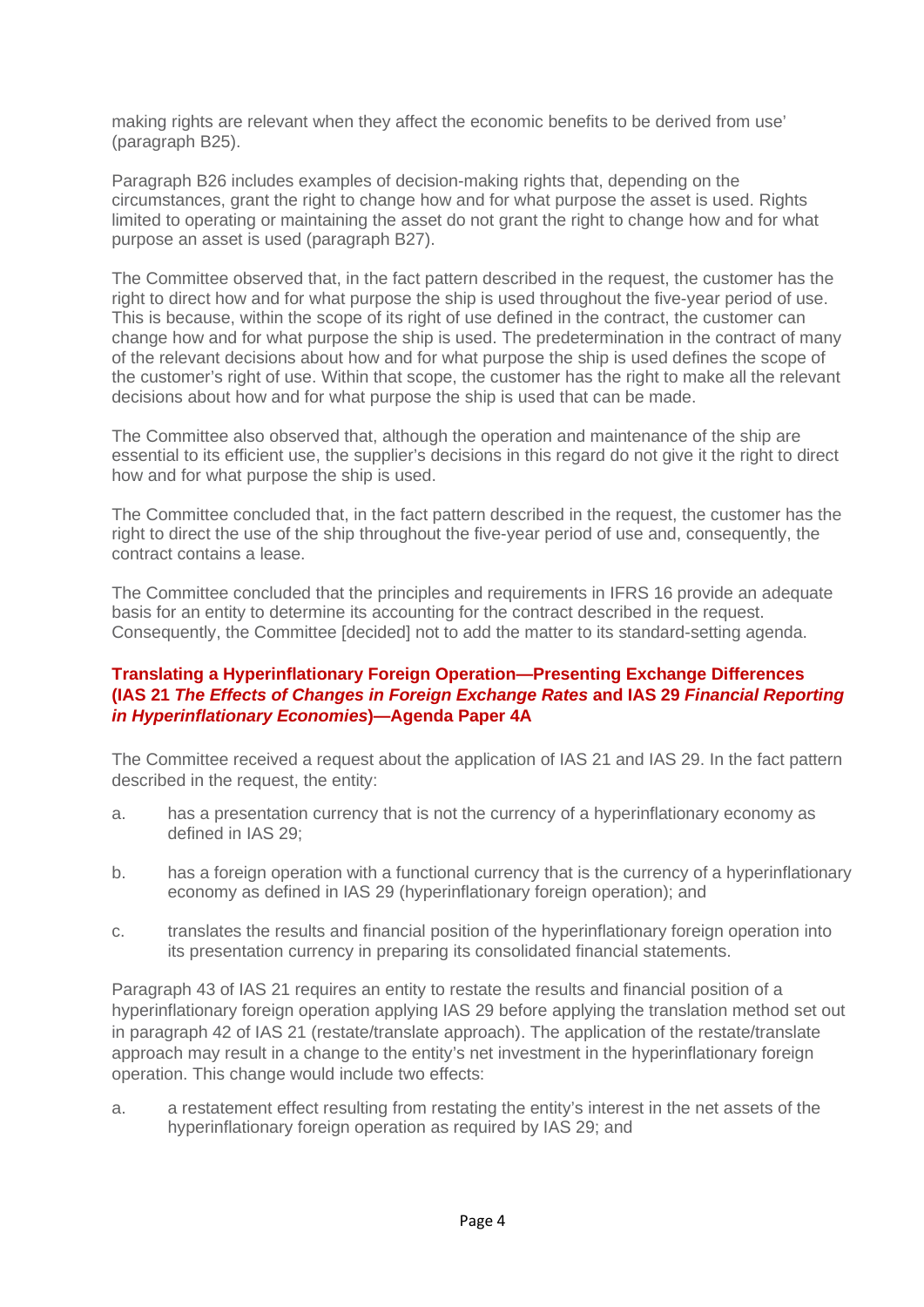b. a translation effect resulting from translating the entity's interest in the net assets of the hyperinflationary foreign operation (excluding the effect of any restatement required by IAS 29) at a closing rate that differs from the previous closing rate.

To illustrate using a simple example, assume at the beginning of the reporting period an entity has a 100% interest in a hyperinflationary foreign operation that has a non-monetary asset of 1,000 in local currency (LC), no other assets and no liabilities. Therefore, the foreign operation has net assets of LC1,000. The change in the general price index of the hyperinflationary economy during the reporting period is 200%. The entity could, for example, calculate:

- a. the restatement effect as (LC1,000 \* 200% LC1,000) \* closing exchange rate. This calculation reflects the entity's interest in the net assets of the hyperinflationary foreign operation of LC1,000, restated applying IAS 29, and reported in the entity's presentation currency; and
- b. the translation effect as  $(LC1,000 \cdot \text{closing exchange rate}) (LC1,000 \cdot \text{ opening exchange})$ rate). This calculation reflects the entity's interest in the net assets of the hyperinflationary foreign operation of LC1,000 (excluding the effect of any restatement required by IAS 29) multiplied by the difference between the opening and closing exchange rates.

The request asked how the entity presents the restatement and translation effects in its statement of financial position.

#### **Do the restatement and translation effects meet the definition of an exchange difference?**

Paragraph 8 of IAS 21 defines an exchange difference as the difference 'resulting from translating a given number of units of one currency into another currency at different exchange rates'. The Committee concluded that, in the fact pattern described in the request, either the translation effect alone meets the definition of an exchange difference, or the combination of the restatement and translation effects meets that definition.

#### **How does an entity present any exchange difference arising from translating a hyperinflationary foreign operation?**

The Committee observed that all requirements in IAS 21 that specify the recognition (or presentation) of exchange differences require an entity to recognise (or present) exchange differences in profit or loss or other comprehensive income (OCI).

IAS 21 requires the recognition of exchange differences in profit or loss or OCI—with no reference to equity—because exchange differences meet the definition of income or expenses. Accordingly, the Committee concluded that an entity does not recognise exchange differences directly in equity.

Paragraph 41 of IAS 21 specifies why paragraph 39(c) of IAS 21 requires an entity whose functional currency is not the currency of a hyperinflationary economy to present in OCI––and not in profit or loss––any exchange difference arising when the entity's results and financial position are translated into a non-hyperinflationary presentation currency. The Committee observed that this explanation also applies if the functional currency is hyperinflationary. Accordingly, the Committee concluded that an entity presents in OCI any exchange difference resulting from the translation of a hyperinflationary foreign operation.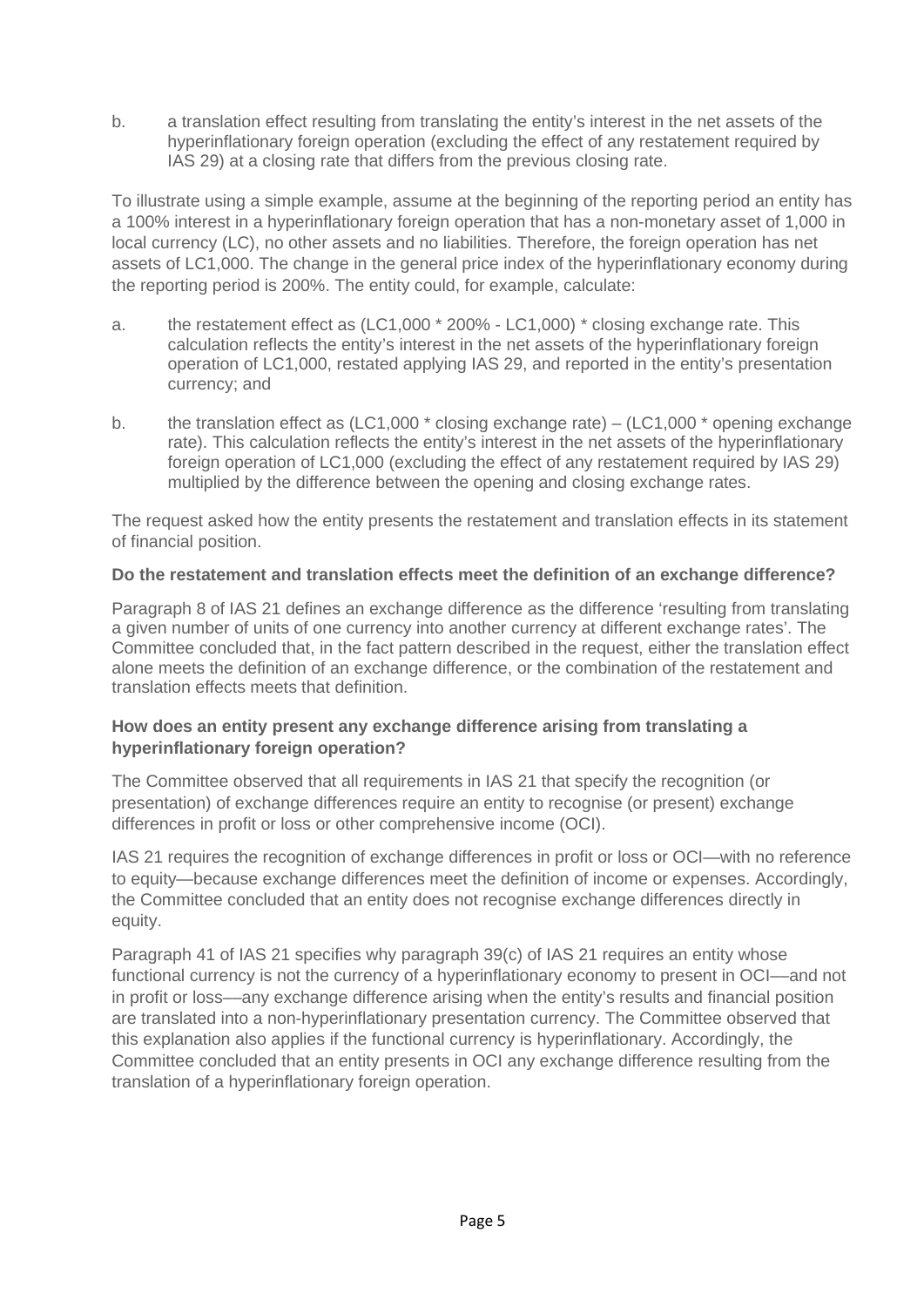#### **Applying the requirements in IFRS Standards to the restatement and translation effects**

The Committee concluded that, in the fact pattern described in the request, the entity presents:

- a. the restatement and translation effects in OCI, if the entity considers that the combination of those two effects meets the definition of an exchange difference in IAS 21; or
- b. the translation effect in OCI, if the entity considers that only this translation effect meets the definition of an exchange difference in IAS 21. In this case, consistent with the requirements in paragraph 25 of IAS 29, the entity would present the restatement effect in equity.

In the light of its analysis, the Committee considered whether to add a project on the presentation of exchange differences resulting from the restatement and translation of hyperinflationary foreign operations to its standard-setting agenda. The Committee has not [yet] obtained evidence that a project would result in an improvement in financial reporting that would be sufficient to outweigh the costs.

Consequently, the Committee [decided] not to add the matter to its standard-setting agenda.

#### <span id="page-5-0"></span>**Cumulative Exchange Differences before a Foreign Operation becomes Hyperinflationary (IAS 21** *The Effects of Changes in Foreign Exchange Rates* **and IAS 29** *Financial Reporting in Hyperinflationary Economies***)—Agenda Paper 4B**

The Committee received a request about the application of IAS 21 and IAS 29. In the fact pattern described in the request, the entity:

- a. has a presentation currency that is not the currency of a hyperinflationary economy as defined in IAS 29;
- b. has a foreign operation with a functional currency that is the currency of a hyperinflationary economy as defined in IAS 29 (hyperinflationary foreign operation); and
- c. translates the results and financial position of the hyperinflationary foreign operation into its presentation currency in preparing its consolidated financial statements.

Before the foreign operation becomes hyperinflationary, IAS 21 requires an entity to:

- a. present in other comprehensive income (OCI) any exchanges differences resulting from translating the results and financial position of that non-hyperinflationary foreign operation; and
- b. present in a separate component of equity the cumulative amount of those exchange differences (cumulative pre-hyperinflation exchange differences).

The request asked whether, at the beginning of the period during which the foreign operation becomes hyperinflationary, the entity reclassifies within equity the cumulative pre-hyperinflation exchange differences––that is, whether the entity transfers the cumulative pre-hyperinflation exchange differences to a component of equity that is not subsequently reclassified to profit or loss.

The Committee observed that paragraph 41 of IAS 21 requires the entity to present the cumulative pre-hyperinflation exchange differences in a separate component of equity 'until disposal of the foreign operation'. Furthermore, paragraph 48 of IAS 21 requires the entity to reclassify the cumulative pre-hyperinflation exchange differences from equity to profit or loss (as a reclassification adjustment) on disposal of the foreign operation.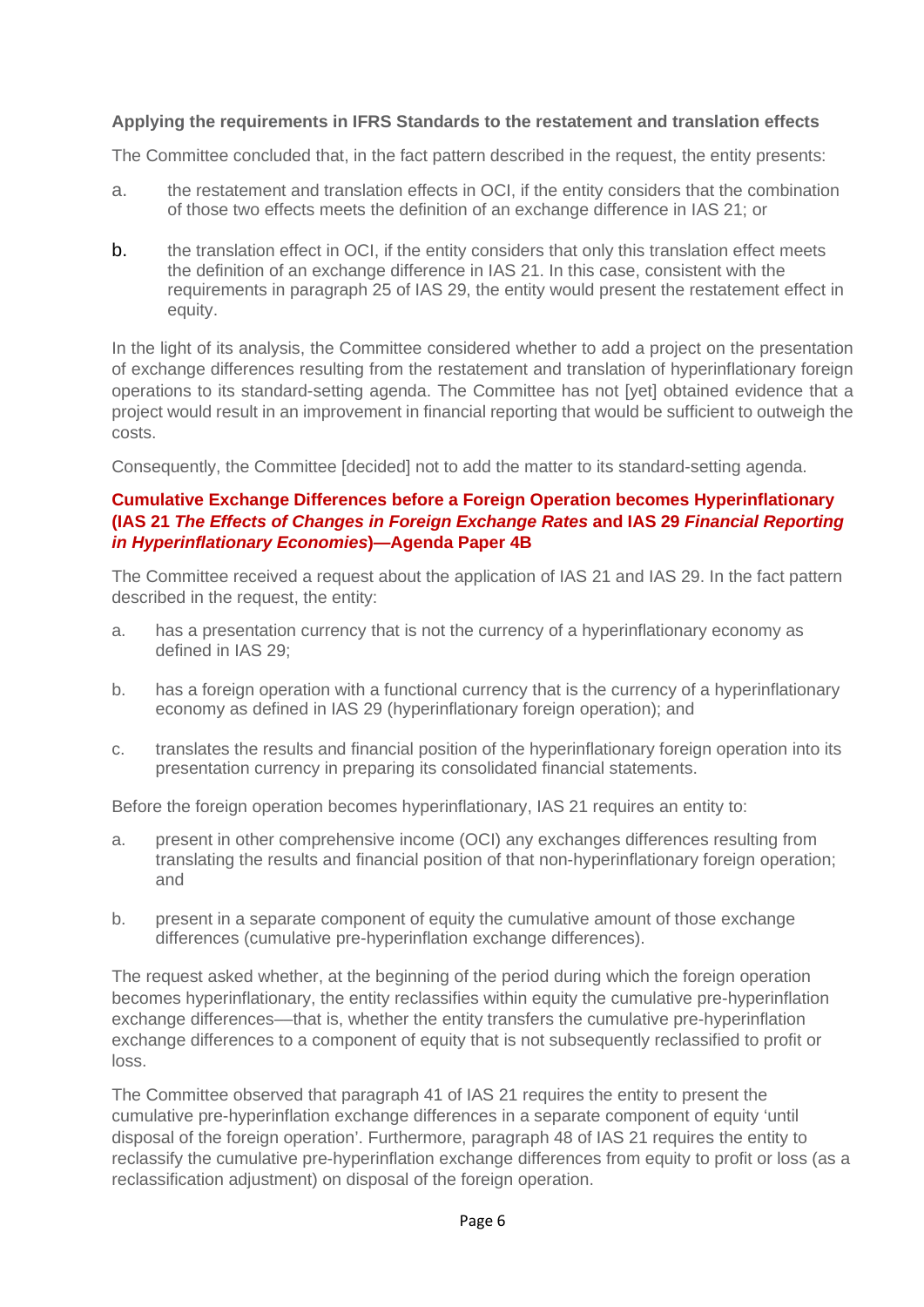Accordingly, the Committee concluded that, in the fact pattern described in the request, the entity retains the cumulative pre-hyperinflation exchange differences as a separate component of equity (to which paragraph 48 of IAS 21 applies) until disposal of the foreign operation. The entity does not reclassify within equity the cumulative pre-hyperinflation exchange differences when the foreign operation becomes hyperinflationary.

The Committee concluded that the principles and requirements in IAS 21 provide an adequate basis for an entity to determine how to present the cumulative pre-hyperinflation exchange differences when a foreign operation becomes hyperinflationary. Consequently, the Committee [decided] not to add the matter to its standard-setting agenda.

#### <span id="page-6-0"></span>**Presenting Comparative Amounts when a Foreign Operation first becomes Hyperinflationary (IAS 21** *The Effects of Changes in Foreign Exchange Rates* **and IAS 29**  *Financial Reporting in Hyperinflationary Economies***)—Agenda Paper 4C**

The Committee received a request about the application of IAS 21 and IAS 29. In the fact pattern described in the request, the entity:

- a. has a presentation currency that is not the currency of a hyperinflationary economy as defined in IAS 29;
- b. has a foreign operation whose functional currency is the currency of a hyperinflationary economy as defined in IAS 29 (hyperinflationary foreign operation); and
- c. translates the results and financial position of the hyperinflationary foreign operation into its presentation currency in preparing its consolidated financial statements.

The request asked whether the entity restates comparative amounts presented for the foreign operation in:

- a. its annual financial statements for the period in which the foreign operation becomes hyperinflationary; and
- b. its interim financial statements in the year after the foreign operation becomes hyperinflationary, if the foreign operation was not hyperinflationary during the comparative interim period.

On the basis of responses to outreach and additional research performed, the Committee observed little, if any, diversity in the application of IAS 21 with respect to the questions in the request––in applying paragraph 42(b) of IAS 21, entities generally do not restate comparative amounts in their interim or annual financial statements in the situations described above. Therefore, the Committee has not [yet] obtained evidence that the matter has widespread effect.

Consequently, the Committee [decided] not to add this matter to its standard-setting agenda.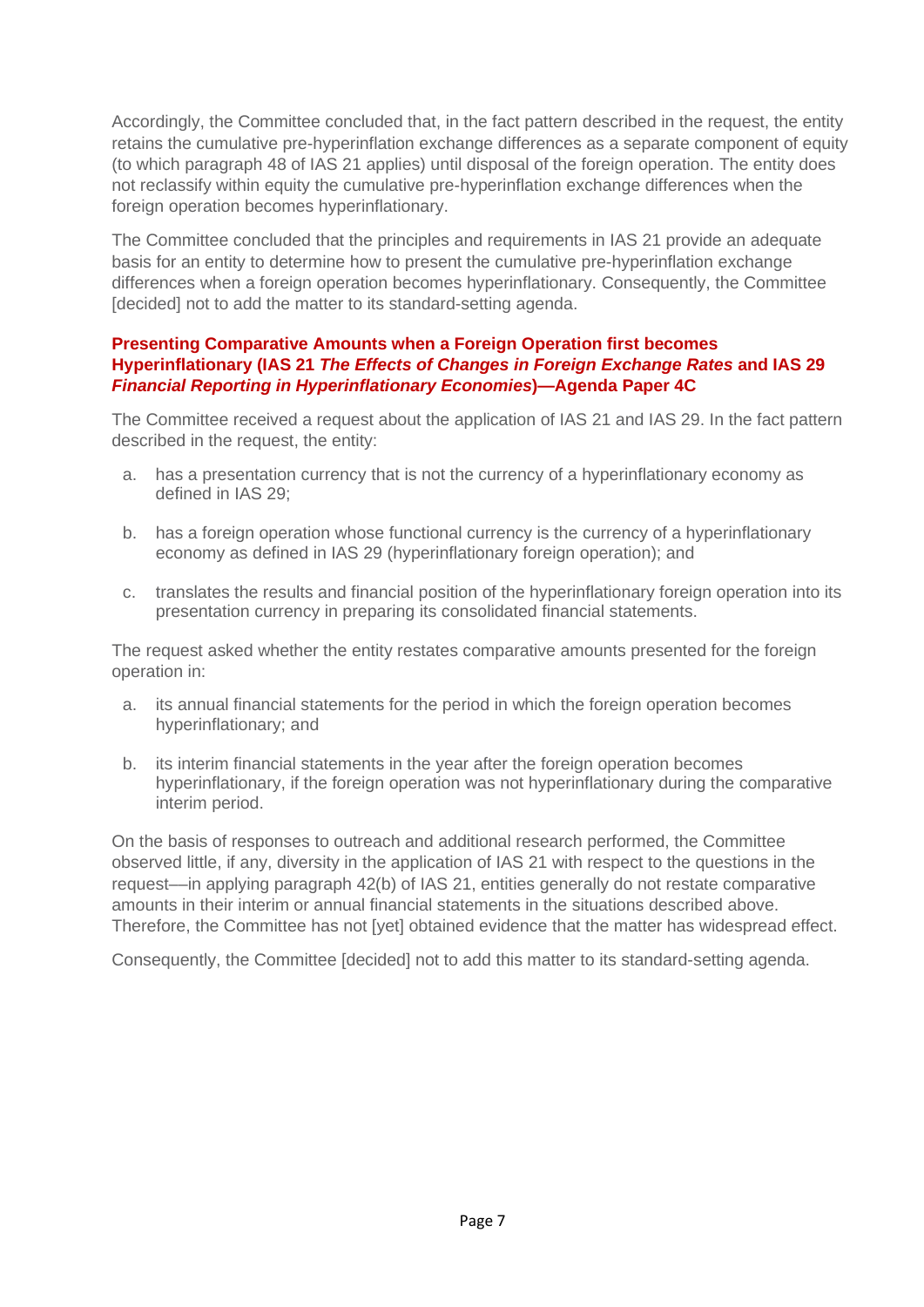## <span id="page-7-0"></span>**Committee's agenda decisions**

The process for publishing an agenda decision might often result in explanatory material that provides new information that was not otherwise available and could not otherwise reasonably have been expected to be obtained. Because of this, an entity might determine that it needs to change an accounting policy as a result of an agenda decision. The Board expects that an entity would be entitled to sufficient time to make that determination and implement any change (for example, an entity may need to obtain new information or adapt its systems to implement a change).

The Committee discussed the following matters and decided not to add them to its standardsetting agenda.

#### <span id="page-7-1"></span>**Compensation for Delays or Cancellations (IFRS 15** *Revenue from Contracts with Customers***)—Agenda Paper 5**

The Committee received a request about an airline's obligation to compensate customers for delayed or cancelled flights. In the fact pattern described in the request:

- a. legislation gives a flight passenger (customer) the right to be compensated by the flight provider (entity) for delays and cancellations subject to specified conditions in the legislation. The legislation stipulates the amount of compensation, which is unrelated to the amount the customer pays for a flight.
- b. the legislation creates enforceable rights and obligations, and forms part of the terms of a contract between the entity and a customer.
- c. applying IFRS 15 to a contract with a customer, the entity identifies as a performance obligation its promise to transfer a flight service to the customer.

The request asked whether the entity accounts for its obligation to compensate customers either: (a) as variable consideration applying paragraphs 50–59 of IFRS 15; or (b) applying IAS 37 *Provisions, Contingent Liabilities and Contingent Assets*, separately from its performance obligation to transfer a flight service to the customer.

Paragraph 47 of IFRS 15 requires an entity to 'consider the terms of the contract and its customary business practices in determining the transaction price. The transaction price is the amount of consideration to which an entity expects to be entitled in exchange for transferring promised goods or services to a customer…The consideration promised in a contract with a customer may include fixed amounts, variable amounts, or both'. Paragraph 51 of IFRS 15 lists examples of common types of variable consideration—'discounts, rebates, refunds, credits, price concessions, incentives, performance bonuses, penalties or other similar items'.

Paragraph B33 of IFRS 15 specifies requirements for an entity's obligation to pay compensation to a customer if its products cause harm or damage. An entity accounts for such an obligation applying IAS 37, separately from its performance obligation in the contract with the customer.

The Committee observed that, in the fact pattern described in the request, the entity promises to transport the customer from one specified location to another within a specified time period after the scheduled flight time. If the entity fails to do so, the customer is entitled to compensation. Accordingly, any compensation for delays or cancellations forms part of the consideration to which the entity expects to be entitled in exchange for transferring the promised service to the customer;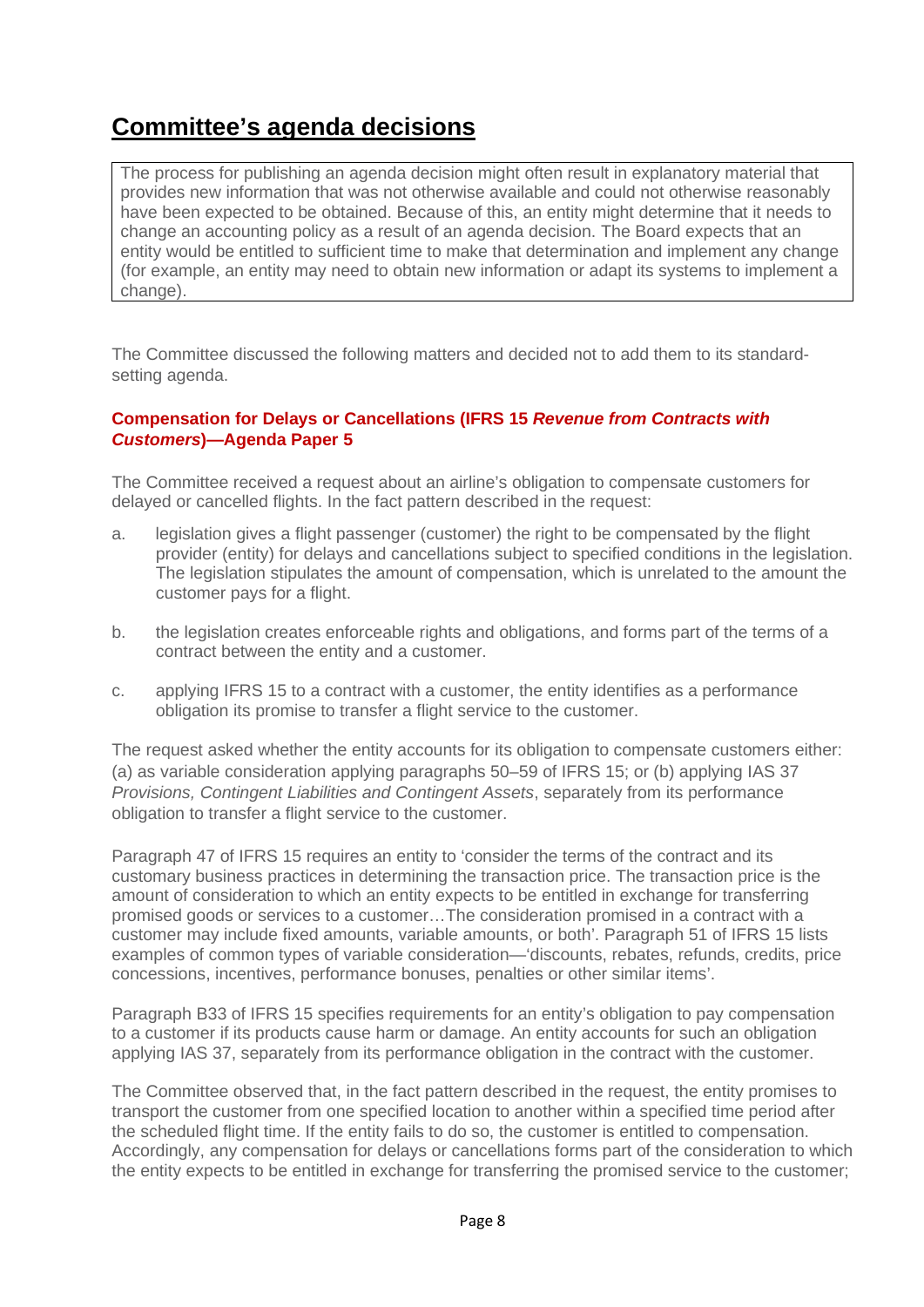it does not represent compensation for harm or damage caused by the entity's products as described in paragraph B33. The fact that legislation, rather than the contract, stipulates the compensation payable does not affect the entity's determination of the transaction price—the compensation gives rise to variable consideration in the same way that penalties for delayed transfer of an asset give rise to variable consideration as illustrated in Example 20 of the Illustrative Examples accompanying IFRS 15.

Consequently, the Committee concluded that compensation for delays or cancellations, as described in the request, is variable consideration in the contract. Accordingly, the entity applies the requirements in paragraphs 50–59 of IFRS 15 in accounting for its obligation to compensate customers for delays or cancellations. The Committee did not consider the question of whether the amount of compensation recognised as a reduction of revenue is limited to reducing the transaction price to nil.

The Committee concluded that the principles and requirements in IFRS 15 provide an adequate basis for an entity to determine its accounting for obligations to compensate customers for delays or cancellations. Consequently, the Committee decided not to add the matter to its standardsetting agenda.

#### <span id="page-8-0"></span>**[Lessee's Incremental Borrowing Rate \(IFRS 16](#page-11-0)** *Leases***)—Agenda Paper 8**

The Committee received a request about the definition of a lessee's incremental borrowing rate in IFRS 16. The request asked whether a lessee's incremental borrowing rate is required to reflect the interest rate in a loan with both a similar maturity to the lease and a similar payment profile to the lease payments.

Applying IFRS 16, a lessee uses its incremental borrowing rate in measuring a lease liability when the interest rate implicit in the lease cannot be readily determined (paragraph 26 of IFRS 16). Appendix A to IFRS 16 defines a lessee's incremental borrowing rate as 'the rate of interest that a lessee would have to pay to borrow over a similar term, and with a similar security, the funds necessary to obtain an asset of a similar value to the right-of-use asset in a similar economic environment'. The lessee's incremental borrowing rate is therefore a lease-specific rate that the Board defined 'to take into account the terms and conditions of the lease' (paragraph BC162).

In determining its incremental borrowing rate, the Board explained in paragraph BC162 that, depending on the nature of the underlying asset and the terms and conditions of the lease, a lessee may be able to refer to a rate that is readily observable as a starting point. A lessee would then adjust such an observable rate as is needed to determine its incremental borrowing rate as defined in IFRS 16.

The Committee observed that the definition of a lessee's incremental borrowing rate requires a lessee to determine its incremental borrowing rate for a particular lease considering the terms and conditions of the lease, and determine a rate that reflects the rate it would have to pay to borrow:

- a. over a similar term to the lease term;
- b. with a similar security to the security (collateral) in the lease;
- c. the amount needed to obtain an asset of a similar value to the right-of-use asset arising from the lease; and
- d. in a similar economic environment to that of the lease.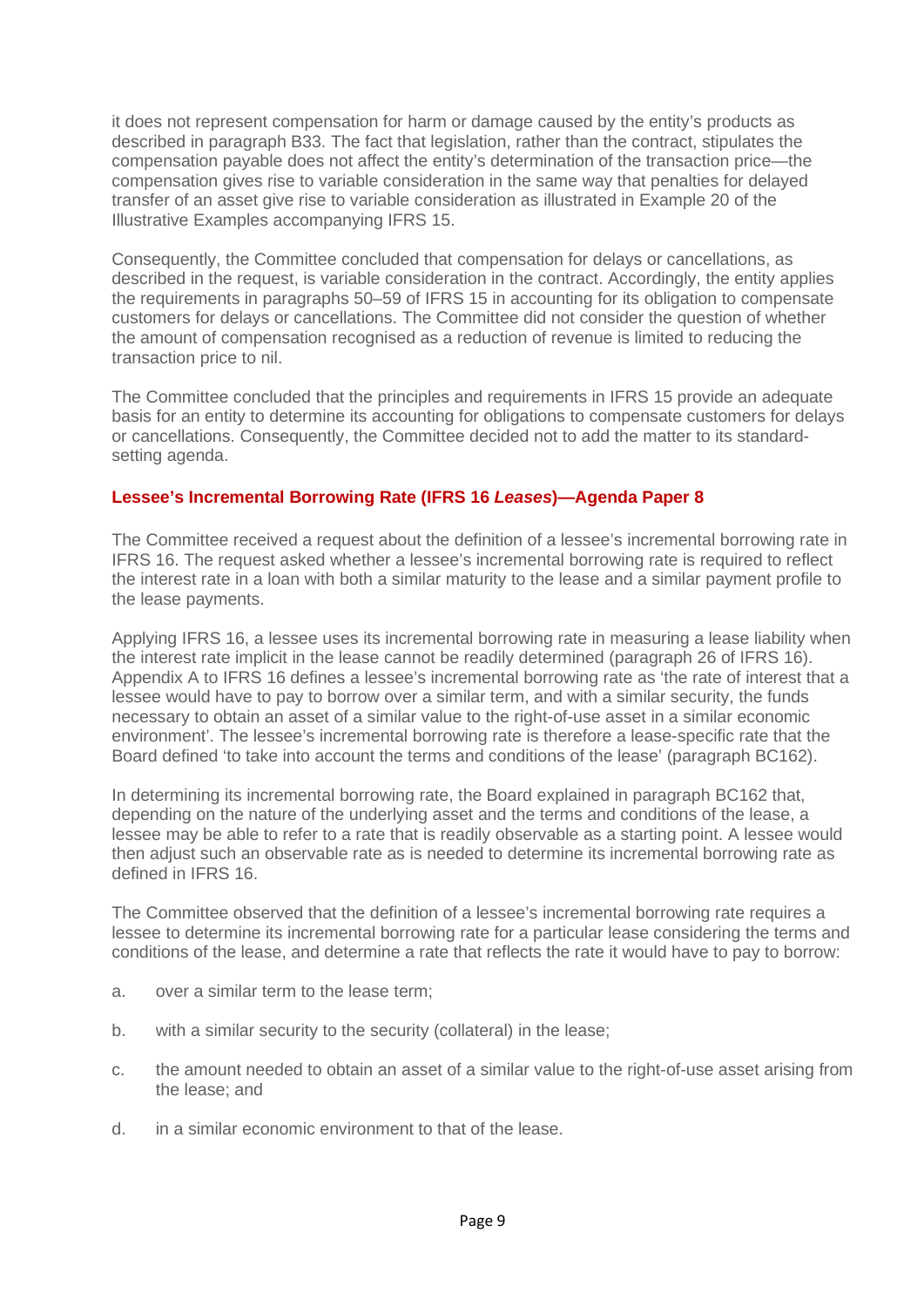The definition of a lessee's incremental borrowing rate in IFRS 16 does not explicitly require a lessee to determine its incremental borrowing rate to reflect the interest rate in a loan with a similar payment profile to the lease payments. Nonetheless, the Committee observed that, in applying judgement in determining its incremental borrowing rate as defined in IFRS 16, it would be consistent with the Board's objective when developing the definition of incremental borrowing rate for a lessee to refer as a starting point to a readily observable rate for a loan with a similar payment profile to that of the lease.

The Committee concluded that the principles and requirements in IFRS 16 provide an adequate basis for a lessee to determine its incremental borrowing rate. Consequently, the Committee decided not to add the matter to its standard-setting agenda.

#### <span id="page-9-0"></span>**Fair Value Hedge of Foreign Currency Risk on Non-Financial Assets (IFRS 9** *Financial Instruments***)—Agenda Paper 9**

The Committee received two requests about fair value hedge accounting applying IFRS 9. Both requests asked whether foreign currency risk can be a separately identifiable and reliably measurable risk component of a non-financial asset held for consumption that an entity can designate as the hedged item in a fair value hedge accounting relationship.

#### **Hedge accounting requirements in IFRS 9**

The objective of hedge accounting is to represent, in the financial statements, the effect of an entity's risk management activities that use financial instruments to manage exposures arising from particular risks that could affect profit or loss (or, in some cases, other comprehensive income) (paragraph 6.1.1 of IFRS 9).

If all the qualifying criteria specified in IFRS 9 are met, an entity may choose to designate a hedging relationship between a hedging instrument and a hedged item. One type of hedge accounting relationship is a fair value hedge, in which an entity hedges the exposure to changes in fair value of a hedged item that is attributable to a particular risk and could affect profit or loss.

An entity may designate an item in its entirety, or a component of an item, as a hedged item. A risk component may be designated as the hedged item if, based on an assessment within the context of the particular market structure, that risk component is separately identifiable and reliably measurable.

In considering the request, the Committee assessed the following:

#### *Can an entity have exposure to foreign currency risk on a non-financial asset held for consumption that could affect profit or loss?*

Paragraph 6.5.2(a) of IFRS 9 describes a fair value hedge as 'a hedge of the exposure to changes in fair value of a recognised asset or liability or an unrecognised firm commitment, or a component of any such item, that is attributable to a particular risk and could affect profit or loss'.

Therefore, in the context of a fair value hedge, foreign currency risk arises when changes in exchange rates result in changes in the fair value of the underlying item that could affect profit or loss.

Depending on the particular facts and circumstances, a non-financial asset might be priced—and its fair value determined—only in one currency at a global level and that currency is not the entity's functional currency. If the fair value of a non-financial asset is determined in a foreign currency, applying IAS 21 *The Effects of Changes in Foreign Exchange Rates*, the measure of fair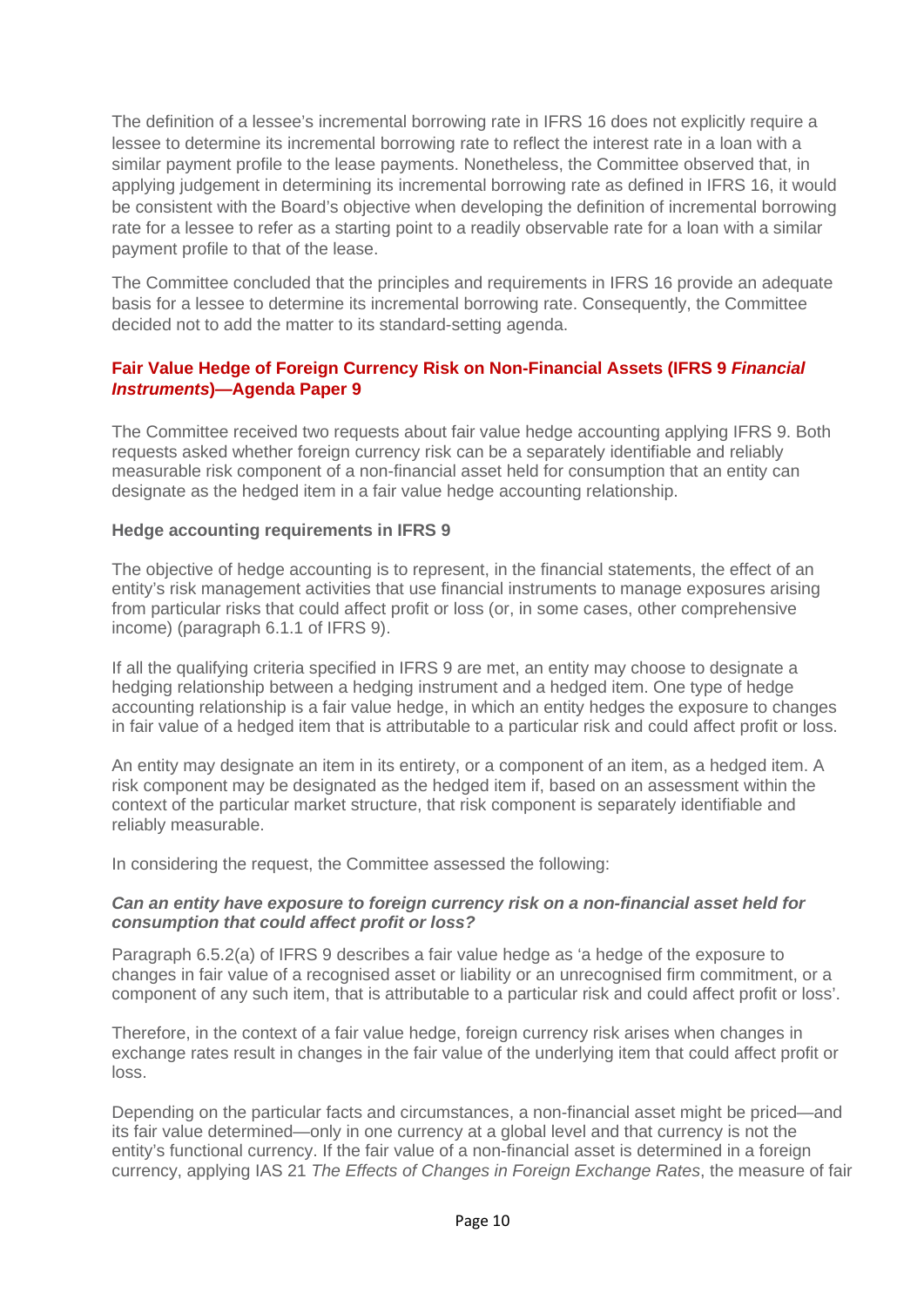value that could affect profit or loss is the fair value translated into an entity's functional currency (translated fair value). The translated fair value of such a non-financial asset would change as a result of changes in the applicable exchange rate in a given period, even if the fair value (determined in the foreign currency) were to remain constant. The Committee therefore observed that in such circumstances an entity is exposed to foreign currency risk.

IFRS 9 does not require changes in fair value to be expected to affect profit or loss but, rather, that those changes could affect profit or loss. The Committee observed that changes in fair value of a non-financial asset held for consumption could affect profit or loss if, for example, the entity were to sell the asset before the end of the asset's economic life.

Consequently, the Committee concluded that, depending on the particular facts and circumstances, it is possible for an entity to have exposure to foreign currency risk on a nonfinancial asset held for consumption that could affect profit or loss. This would be the case when, at a global level, the fair value of a non-financial asset is determined only in one currency and that currency is not the entity's functional currency.

#### *If an entity has exposure to foreign currency risk on a non-financial asset, is it a separately identifiable and reliably measurable risk component?*

Paragraph 6.3.7 of IFRS 9 permits an entity to designate a risk component of an item as the hedged item if, 'based on an assessment within the context of the particular market structure, the risk component is separately identifiable and reliably measurable'.

Paragraph 82 of IAS 39 *Financial Instruments: Recognition and Measurement* permits the designation of non-financial items as hedged items only for a) foreign currency risks, or b) in their entirety for all risks, 'because of the difficulty of isolating and measuring the appropriate portion of the cash flows or fair value changes attributable to specific risks other than foreign currency risks'. Paragraph BC6.176 of IFRS 9 indicates that, in developing the hedge accounting requirements in IFRS 9, the Board did not change its view that there are situations in which foreign currency risk can be separately identified and reliably measured. That paragraph states that the Board 'learned from its outreach activities that there are circumstances in which entities are able to identify and measure many risk components (not only foreign currency risk) of non-financial items with sufficient reliability'.

Consequently, the Committee concluded that foreign currency risk can be a separately identifiable and reliably measurable risk component of a non-financial asset. Whether that is the case will depend on an assessment of the particular facts and circumstances within the context of the particular market structure.

The Committee observed that foreign currency risk is separately identifiable and reliably measurable when the risk being hedged relates to changes in fair value arising from translation into an entity's functional currency of fair value that, based on an assessment within the context of the particular market structure, is determined globally only in one currency and that currency is not the entity's functional currency. The Committee noted, however, that the fact that market transactions are commonly settled in a particular currency does not necessarily mean that this is the currency in which the non-financial asset is priced—and thus the currency in which its fair value is determined.

#### *Can the designation of foreign currency risk on a non-financial asset held for consumption be consistent with an entity's risk management activities?*

Paragraph 6.4.1(b) of IFRS 9 requires that, at the inception of a hedging relationship, 'there is formal designation and documentation of the hedging relationship and the entity's risk management objective and strategy for undertaking the hedge'. Accordingly, the Committee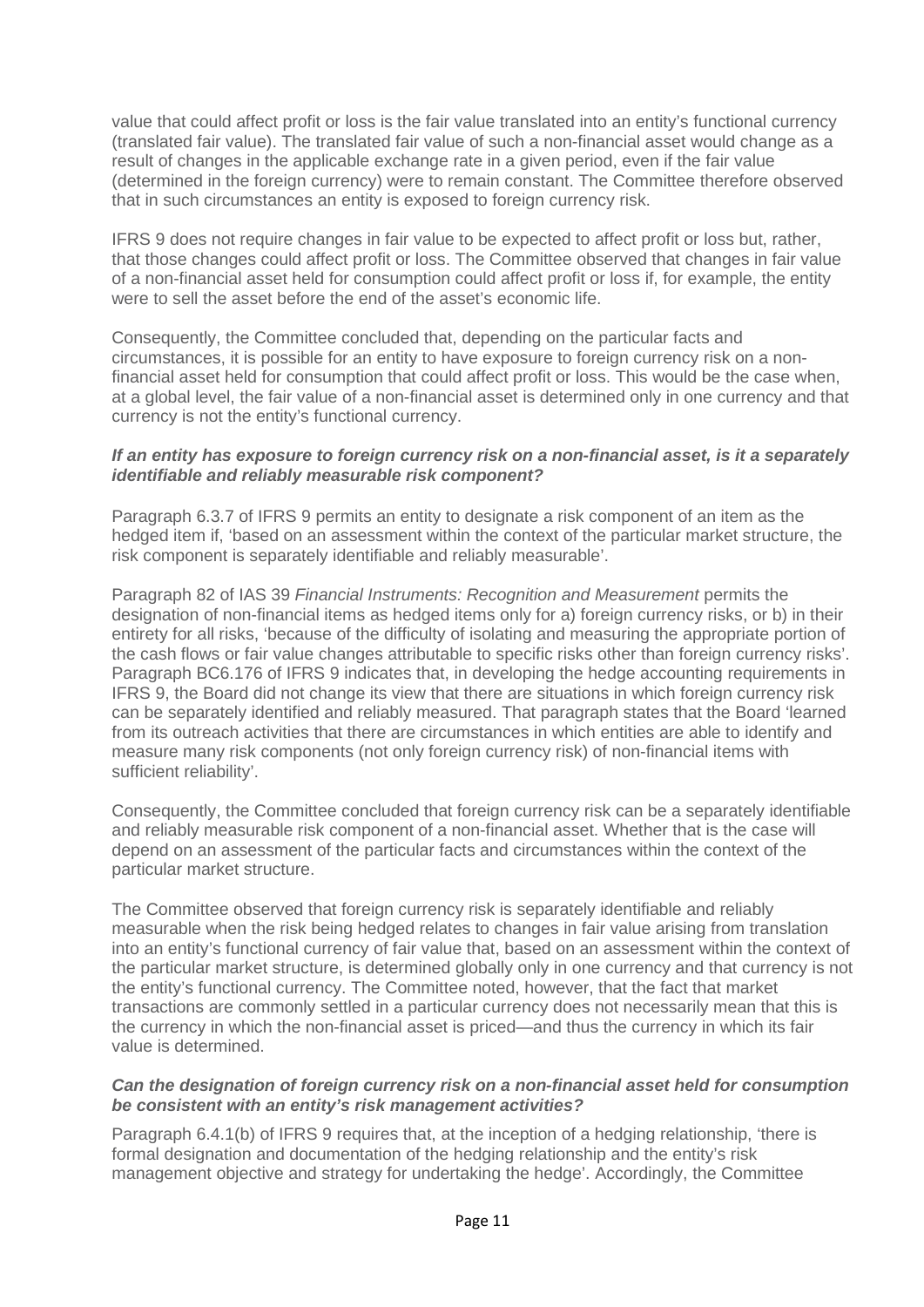observed that, applying IFRS 9, an entity can apply hedge accounting only if it is consistent with the entity's risk management objective and strategy for managing its exposure. An entity therefore cannot apply hedge accounting solely on the grounds that it identifies items in its statement of financial position that are measured differently but are subject to the same type of risk.

To the extent that an entity intends to consume a non-financial asset (rather than to sell it), the Committee observed that changes in the fair value of the non-financial asset may be of limited significance to the entity. In such cases, an entity is unlikely to be managing and using hedging instruments to hedge risk exposures on the non-financial asset and, in that case, it cannot apply hedge accounting.

The Committee expects that an entity would manage and hedge exposure to foreign currency risk on the fair value of non-financial assets held for consumption only in very limited circumstances in such circumstances, an entity would use hedging instruments to hedge only foreign currency risk exposure that it expects will affect profit or loss. This may be the case, for example, if (a) the entity expects to sell the non-financial asset (eg an item of property, plant and equipment) partway through its economic life; (b) the expected residual value of the asset at the date of expected sale is significant; and (c) the entity manages and uses hedging instruments to hedge the foreign currency risk exposure only on the residual value of the asset.

Furthermore, the Committee observed that risk management activities that aim only to reduce foreign exchange volatility arising from translating a financial liability denominated in a foreign currency applying IAS 21 are inconsistent with the designation of foreign exchange risk on a nonfinancial asset as the hedged item in a fair value hedge accounting relationship. In such circumstances, the entity is managing the foreign currency risk exposure arising on the financial liability, rather than managing the risk exposure arising on the non-financial asset.

#### **Other considerations**

An entity applies all other applicable requirements in IFRS 9 in determining whether it can apply fair value hedge accounting in its particular circumstances, including requirements related to the designation of the hedged item and hedging instrument, and hedge effectiveness. For example, an entity would consider how its hedge accounting designation addresses any differences in the size, depreciation/amortisation pattern and expected sale/maturity of the hedged item and the hedging instrument.

For any risk exposure for which an entity elects to apply hedge accounting, the entity also makes the disclosures required by IFRS 7 *Financial Instruments: Disclosures* related to hedge accounting. The Committee noted, in particular, that paragraphs 22A–22C of IFRS 7 require the disclosure of information about an entity's risk management strategy and how it is applied to manage risk.

The Committee concluded that the principles and requirements in IFRS 9 provide an adequate basis for an entity to determine whether foreign currency risk can be a separately identifiable and reliably measurable risk component of a non-financial asset held for consumption that an entity can designate as the hedged item in a fair value hedge accounting relationship. Consequently, the Committee decided not to add the matter to its standard-setting agenda.

#### <span id="page-11-0"></span>**[Presentation of Liabilities or Assets Related to Uncertain Tax Treatments \(IAS 1](#page-8-0)**  *[Presentation of Financial Statements](#page-8-0)***)—Agenda Paper 10**

The Committee received a request about the presentation of liabilities or assets related to uncertain tax treatments recognised applying IFRIC 23 *Uncertainty over Income Tax Treatments* (uncertain tax liabilities or assets). The request asked whether, in its statement of financial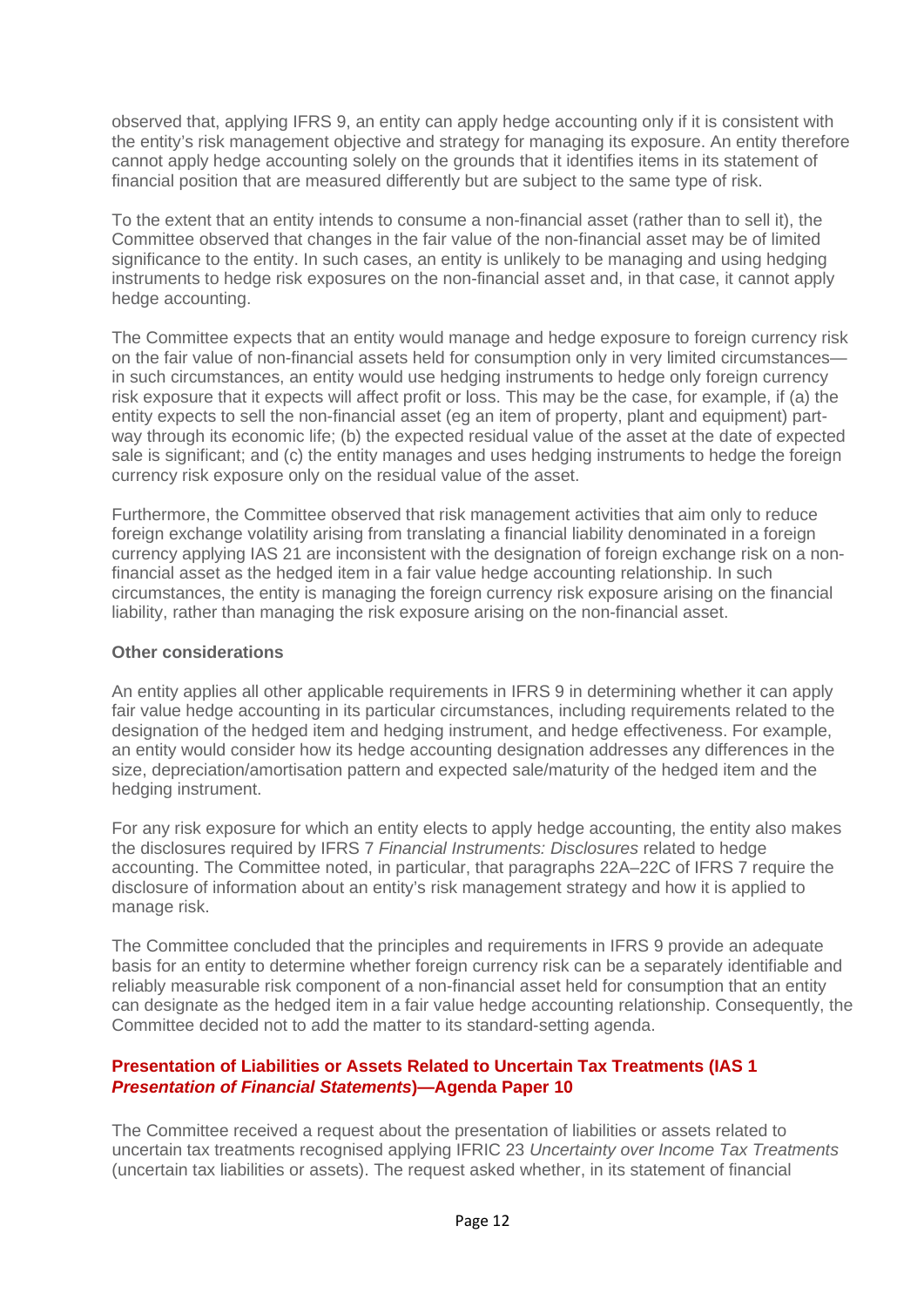position, an entity is required to present uncertain tax liabilities as current (or deferred) tax liabilities or, instead, can present such liabilities within another line item such as provisions. A similar question could arise regarding uncertain tax assets.

#### **The definitions in IAS 12 of current tax and deferred tax liabilities or assets**

When there is uncertainty over income tax treatments, paragraph 4 of IFRIC 23 requires an entity to 'recognise and measure its current or deferred tax asset or liability applying the requirements in IAS 12 based on taxable profit (tax loss), tax bases, unused tax losses, unused tax credits and tax rates determined applying IFRIC 23'. Paragraph 5 of IAS 12 *Income Taxes* defines:

- a. current tax as the amount of income taxes payable (recoverable) in respect of the taxable profit (tax loss) for a period; and
- b. deferred tax liabilities (or assets) as the amounts of income taxes payable (recoverable) in future periods in respect of taxable (deductible) temporary differences and, in the case of deferred tax assets, the carryforward of unused tax losses and credits.

Consequently, the Committee observed that uncertain tax liabilities or assets recognised applying IFRIC 23 are liabilities (or assets) for current tax as defined in IAS 12, or deferred tax liabilities or assets as defined in IAS 12.

#### **Presentation of uncertain tax liabilities (or assets)**

Neither IAS 12 nor IFRIC 23 contain requirements on the presentation of uncertain tax liabilities or assets. Therefore, the presentation requirements in IAS 1 apply. Paragraph 54 of IAS 1 states that 'the statement of financial position shall include line items that present: …(n) liabilities and assets for current tax, as defined in IAS 12; (o) deferred tax liabilities and deferred tax assets, as defined in IAS 12…'.

Paragraph 57 of IAS 1 states that paragraph 54 'lists items that are sufficiently different in nature or function to warrant separate presentation in the statement of financial position'. Paragraph 29 requires an entity to 'present separately items of a dissimilar nature or function unless they are immaterial'.

Accordingly, the Committee concluded that, applying IAS 1, an entity is required to present uncertain tax liabilities as current tax liabilities (paragraph 54(n)) or deferred tax liabilities (paragraph 54(o)); and uncertain tax assets as current tax assets (paragraph 54(n)) or deferred tax assets (paragraph 54(o)).

The Committee concluded that the principles and requirements in IFRS Standards provide an adequate basis for an entity to determine the presentation of uncertain tax liabilities and assets. Consequently, the Committee decided not to add the matter to its standard-setting agenda.

#### <span id="page-12-0"></span>**Disclosure of Changes in Liabilities Arising from Financing Activities (IAS 7** *Statement of Cash Flows***)—Agenda Paper 7**

The Committee received a request from users of financial statements (investors) about the disclosure requirements in IAS 7 that relate to changes in liabilities arising from financing activities. Specifically, investors asked whether the disclosure requirements in paragraphs 44B– 44E of IAS 7 are adequate to require an entity to provide disclosures that meet the objective in paragraph 44A of IAS 7.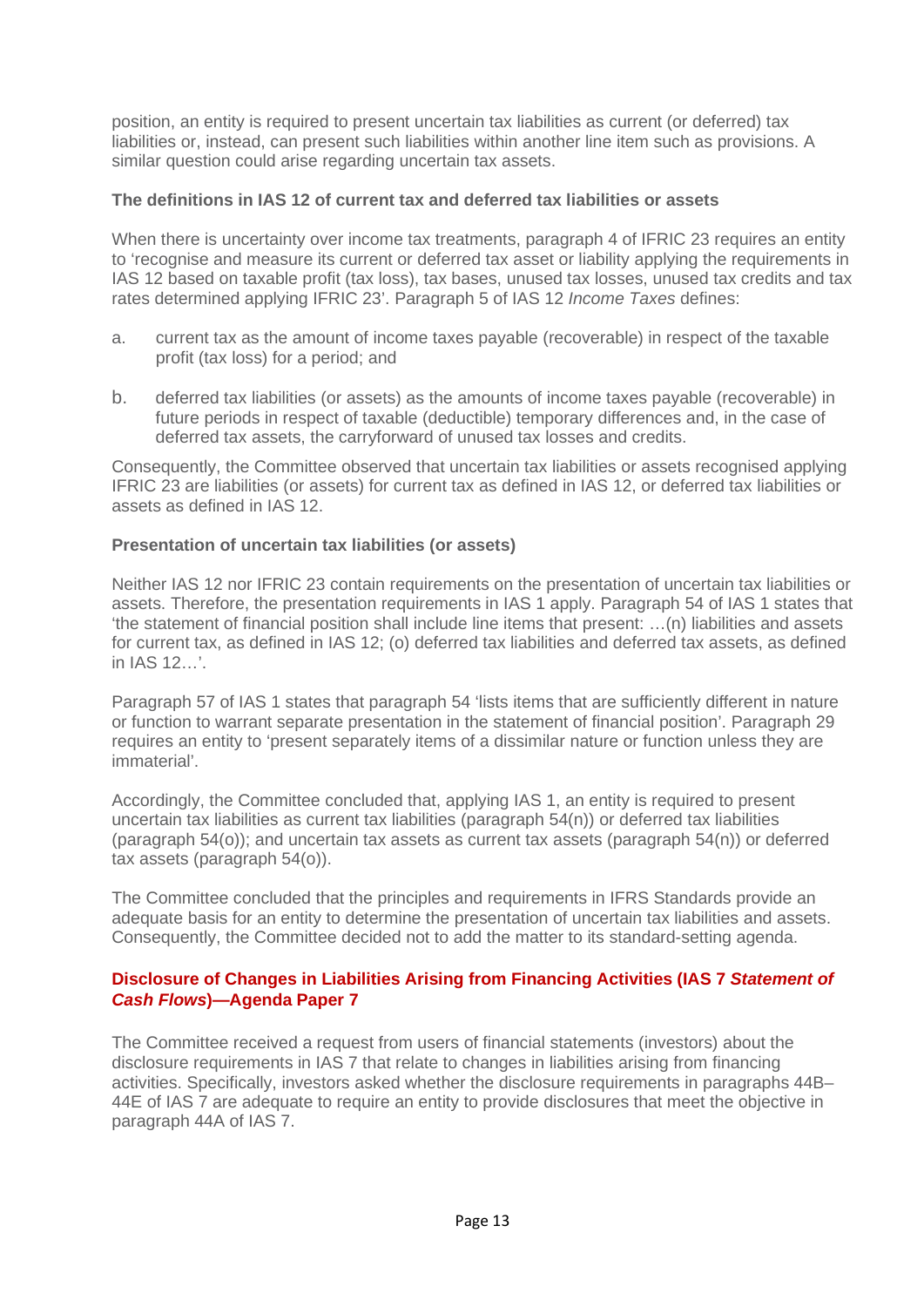#### **Meeting the disclosure objective (Paragraph 44A of IAS 7)**

Paragraph 44A of IAS 7 requires an entity to provide 'disclosures that enable [investors] to evaluate changes in liabilities arising from financing activities, including both changes arising from cash flows and non-cash changes'.

To the extent necessary to satisfy the objective in paragraph 44A, paragraph 44B specifies that an entity discloses the following changes in liabilities arising from financing activities:

- a. changes from financing cash flows;
- b. changes arising from obtaining or losing control of subsidiaries or other businesses;
- c. the effect of changes in foreign exchange rates;
- d. changes in fair values; and
- e. other changes.

The Board explained in paragraph BC16 that it developed the disclosure objective in paragraph 44A to reflect the needs of investors, including those summarised in paragraph BC10. The Board also noted in paragraph BC18 that when considering whether it has fulfilled the objective in paragraph 44A, an entity takes into consideration the extent to which information about changes in liabilities arising from financing activities provides relevant information to investors, considering the needs of investors summarised in paragraph BC10. These investor needs are:

- a. to check their understanding of the entity's cash flows and use that understanding to improve their confidence in forecasting the entity's future cash flows;
- b. to provide information about the entity's sources of finance and how those sources have been used over time; and
- c. to help them understand the entity's exposure to risks associated with financing.

#### *Reconciling between the opening and closing balances of liabilities arising from financing activities*

Paragraph 44D of IAS 7 states that 'one way to fulfil the disclosure requirement in paragraph 44A is by providing a reconciliation between the opening and closing balances in the statement of financial position for liabilities arising from financing activities, including the changes identified in paragraph 44B'.

When an entity discloses such a reconciliation it provides information that enables investors to link items included in the reconciliation to other areas of the financial statements. In doing this, an entity applies:

- a. paragraph 44C to identify liabilities arising from financing activities and use them as the basis of the reconciliation. Paragraph 44C defines these liabilities as 'liabilities for which cash flows were, or future cash flows will be, classified in the statement of cash flows as cash flows from financing activities'. If an entity also chooses to define, and reconcile, a different 'net debt' measure, this does not remove the requirement for the entity to identify its liabilities arising from financing activities as defined in paragraph 44C.
- b. paragraph 44E to disclose changes in liabilities arising from financing activities separately from changes in any other assets and liabilities.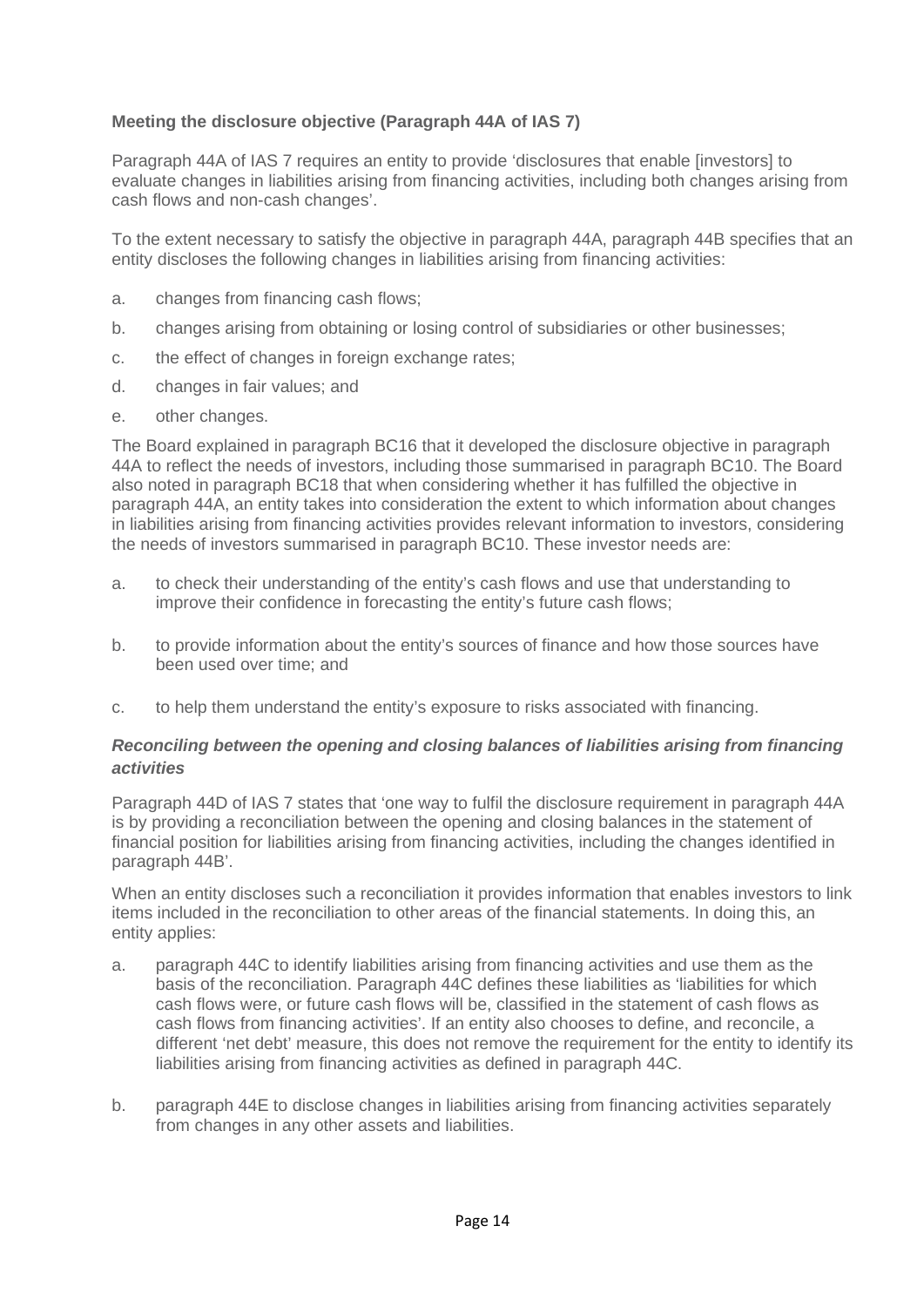c. paragraph 44D to provide sufficient information to enable investors to link the items included in the reconciliation to amounts reported in the statement of financial position and the statement of cash flows, or related notes. An entity develops disclosures that enable investors to link (i) the opening and closing balances of the liabilities arising from financing activities reported in the reconciliation, to (ii) amounts reported in the entity's statement of financial position (or related notes) regarding those liabilities.

The Committee observed that an entity applies judgement in determining the extent to which it disaggregates and explains the changes in liabilities arising from financing activities included in the reconciliation to meet the objective in paragraph 44A. In this respect, the Committee noted the following:

- a. in disaggregating liabilities arising from financing activities, and cash and non-cash changes in those liabilities, an entity applies paragraph 44B of IAS 7 and paragraph 30A of IAS 1 *Presentation of Financial Statements*. Paragraph 30A of IAS 1 states that an entity 'shall not reduce the understandability of its financial statements…by aggregating material items that have different natures or functions'. Accordingly, an entity discloses any individually material items separately in the reconciliation. Such items include material classes of liability (or asset) arising from financing activities and material reconciling items (ie cash or non-cash changes).
- b. in explaining liabilities arising from financing activities, and cash and non-cash changes in those liabilities, an entity applies paragraph 44B of IAS 7 and paragraph 112(c) of IAS 1. Paragraph 112(c) of IAS 1 requires an entity to disclose 'information that is not presented elsewhere in the financial statements, but is relevant to an understanding of any of them'. Accordingly, applying paragraphs 44A–44E, an entity determines the appropriate structure for its reconciliation including the appropriate level of disaggregation. Thereafter, the entity determines whether additional explanation is needed to meet the disclosure objective in paragraph 44A. An entity would explain each class of liability (or asset) arising from financing activities included in the reconciliation and each reconciling item in a way that (i) provides information about its sources of finance, (ii) enables investors to check their understanding of the entity's cash flows, and (iii) enables investors to link items to the statement of financial position and the statement of cash flows, or related notes.

Accordingly, the Committee concluded that the principles and requirements in IFRS Standards provide an adequate basis for an entity to disclose information about changes in liabilities arising from financing activities that enables investors to evaluate those changes. Accordingly, the Committee concluded that the disclosure requirements in paragraphs 44B–44E of IAS 7, together with requirements in IAS 1, are adequate to require an entity to provide disclosures that meet the objective in paragraph 44A of IAS 7. Consequently, the Committee decided not to add the matter to its standard-setting agenda.

#### <span id="page-14-0"></span>**Subsequent Expenditure on Biological Assets (IAS 41** *Agriculture***)—Agenda Paper 6**

The Committee received a request about the accounting for costs related to the biological transformation (subsequent expenditure) of biological assets measured at fair value less costs to sell applying IAS 41. The request asked whether an entity capitalises subsequent expenditure (ie adds it to the carrying amount of the asset) or, instead, recognises subsequent expenditure as an expense when incurred.

IAS 41 does not specify the accounting for subsequent expenditure for biological assets measured at fair value less costs to sell. Paragraph B62 of the Basis for Conclusions on IAS 41 explains that '…the [IASC] Board decided not to explicitly prescribe the accounting for subsequent expenditure related to biological assets in the Standard, because it believes to do so is unnecessary with a fair value measurement approach'.